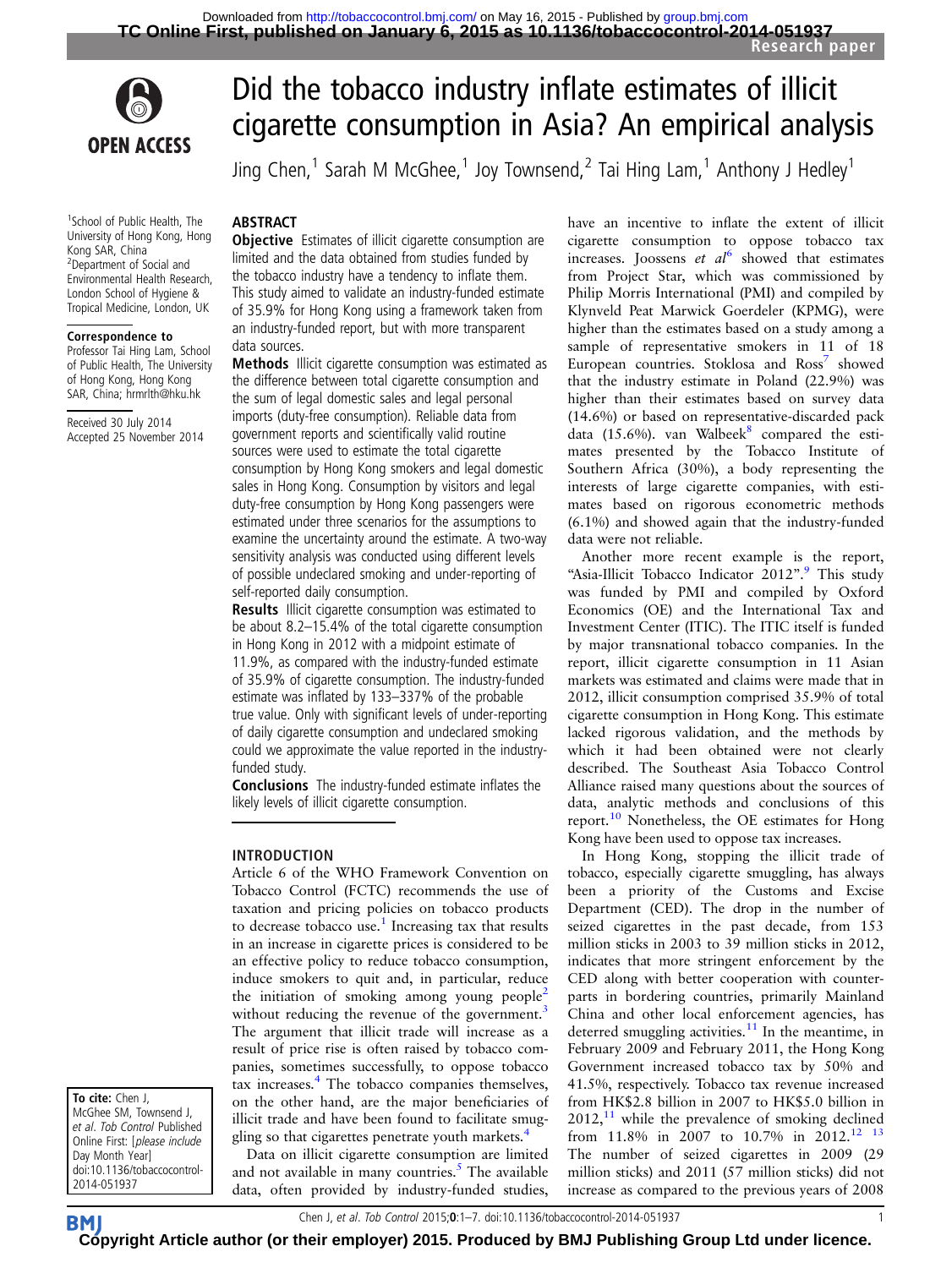# Research paper

(81.6 million sticks) and 2010 (57 million sticks).<sup>[11](#page-5-0)</sup> However, when tobacco control and public health professionals in Hong Kong pressed the government to increase tobacco tax by 100% in 2013 and when the Bill to increase tax on tobacco was introduced in the Legislative Council in 2014, the OE estimate of 35.9% of cigarette consumption being illicit, which had been presented to the mass media in Hong Kong in 2013, was repeatedly used by opponents of tobacco taxation to lobby the government not to increase tobacco tax. Finally, in 2014, the Hong Kong Government increased the tax by only 11.7%.

Therefore, the current study aimed to estimate illicit cigarette consumption in Hong Kong in 2012 and to validate the estimate published by OE. To do this, we used a comparable estimation framework, including consumption by Hong Kong residents and visitors, but our data came from more reliable and transparent sources.

## METHODS

# Estimation framework

Approach adopted by ITIC and OE

The report by ITIC and OE (OE Report) describes their estimation framework as:

Total cigarette consumption  $=$  legal domestic consumption

- þ legal non-domestic consumption
- þ illicit domestic consumption
- $+$  illicit non-domestic consumption<sup>9</sup>

The OE Report used a bottom-up approach to estimate total cigarette consumption. The report estimated the legal domestic consumption from the legal domestic sales data from the Hong Kong CED minus the outflows of duty-paid cigarettes to other countries based on the 'empty pack surveys' (EPS) in other countries, legal non-domestic consumption from EPS plus 'OE estimates', and illicit non-domestic consumption based on EPS plus 'OE estimates' (Annexe A, Page 94).<sup>9</sup> The total consumption was then the sum total of the above three components and the EPS plus OE estimates (Annexe A, page  $94$  $94$ ).<sup>9</sup>

OE estimates for Hong Kong were mostly based on the EPS for which previous studies have raised serious concerns<sup>[7 10 14 15](#page-5-0)</sup> and no details were disclosed anywhere as to how the survey had been carried out. There are many questions about this approach in the case of Hong Kong, the answers to which could greatly affect the results of the survey and interpretation of those data. For example: (1) How did they identify any empty pack that was duty-paid, smuggled or duty-free, since this information is usually not available on the pack in Hong Kong? (2) Could the sampled sites and timings yield a representative sample of all packs discarded in Hong Kong? (3) What was the final sample size with regard to the number of packs picked up from different bins and locations at different times? For example, how many packs were picked up on weekdays or weekends or holidays (such as 'Golden Week' holidays)? How replicable were the data? (4) How can we interpret these data in terms of consumers (local residents or visitors) who had smoked the cigarettes from the empty packs? The answers to these questions are the minimum information we would need to determine the validity and reliability of the survey methods used; and hence, the likely accuracy and representativeness of the results presented.

In our estimate, we used the same overall framework described above, but included only data from known sources and methods that are reproducible. We used a top-down approach where we

first estimated the total cigarette consumption and then, legal domestic and non-domestic consumption. The difference between the total consumption and the legal domestic and nondomestic consumption were the illicit cigarette consumption. Our methods are described below.

# Estimation of illicit cigarette consumption

Hong Kong, as an international metropolis, attracts tourists and business personnel from all over the world. In 2012, visitorarrivals amounted to 48.6 million.<sup>16</sup> Using the same framework as in the OE Report, we summarised and labelled the different types and sources of cigarette consumption in Hong Kong (table 1).

We estimated illicit cigarette consumption by Hong Kong smokers and visiting smokers, using the following formulae:

# Illicit consumption by Hong Kong smokers  $(I_h)$

- $=$  annual cigarette consumptionby Hong Kong smokers (A<sub>h</sub>)
	- $-$  annual legal consumption by Hong Kong smokers ( $B<sub>h</sub>$ )
	- $-$  annual legal personal importsby Hong Kong smokers  $(C_h)$

$$
\left( 1\right)
$$

 $(2)$ 

Illicit consumption by visitors  $(I_v)$ 

- $=$  total cigarette consumptionby smoking visitors (A<sub>v</sub>)
- $-$  total legal consumption by visiting smokers (B<sub>v</sub>)
	- $-$  total legal personal imports by smoking visitors  $(C_v)$

We calculated the total annual cigarette consumption (legal plus illicit) by summing the annual cigarette consumption by Hong Kong smokers  $(A_h)$  and by visiting smokers  $(A_v)$ . The illicit consumption was estimated as this total minus the legal domestic consumption  $(B_h)$ , legal personal imports  $(C_h)$ , legal nondomestic consumption  $(B_v)$  and legal personal imports by visitors  $(C_v)$ . The illicit consumption could be summarised thus:

$$
I=I_h+I_v=(A_h+A_v)-(B_h+B_v)-(C_h+C_v).\qquad \ (3)
$$

Our data sources are detailed below.

## Parameters and data sources

Annual cigarette consumption by Hong Kong smokers  $(A_h)$ 

This was estimated from the Hong Kong Thematic Household Survey 2012 (THS No. 53).<sup>[13](#page-5-0)</sup> THS is a population-based household survey conducted regularly by the Census and Statistics Department. THS No. 53 provided the smoking prevalence by age group and sex, and the average daily consumption of current smokers in each group in 2012. Ah was calculated by multiplying the average daily consumption of each smoker by age group and the number of smokers in each group, and then grossing up to a year (366 days in 2012). The estimated  $A_h$  was 3227 million sticks, which included legal and illicit

| Table 1 |  | Composition of cigarette consumption in Hong Kong, 2012 |
|---------|--|---------------------------------------------------------|
|         |  |                                                         |

|                        | <b>Origins of smokers</b> |                         |  |
|------------------------|---------------------------|-------------------------|--|
| Type of consumption    | <b>Local smokers</b>      | <b>Visiting smokers</b> |  |
| Legal consumption      | Βh                        | $B_v$                   |  |
| Legal personal imports | C <sub>h</sub>            | $C_{v}$                 |  |
| Illicit consumption    | Ιh                        | l,                      |  |
| Total consumption      | Ah                        | А.,                     |  |

2 Chen J, et al. Tob Control 2015;0:1–7. doi:10.1136/tobaccocontrol-2014-051937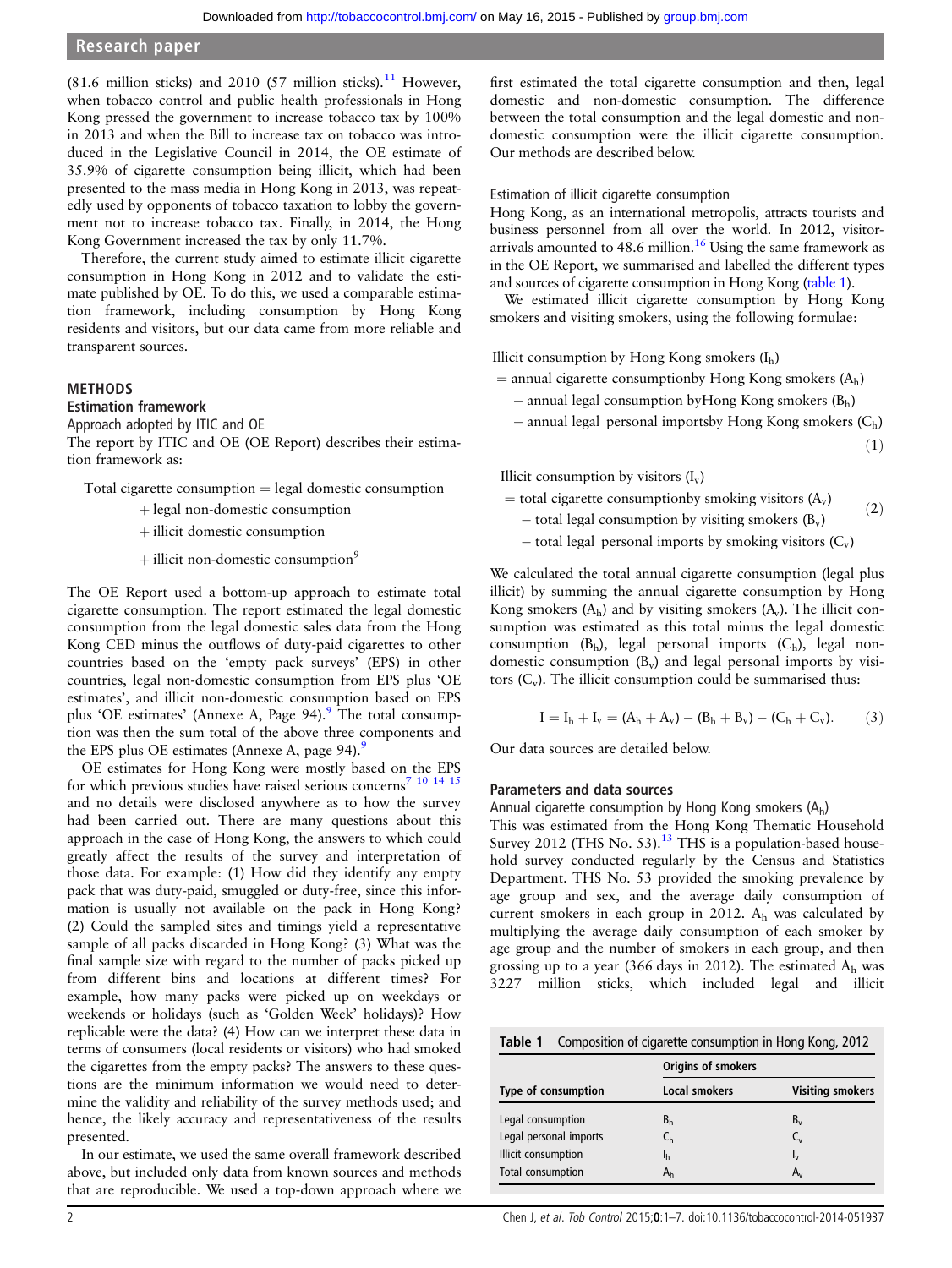| Country of residence                   | Number of<br>overnight visitors <sup>17</sup> | Proportion of people<br>aged $15+^{23}$ | Smoking prevalence of<br>those aged $15+$ | Number of<br>visiting smokers |
|----------------------------------------|-----------------------------------------------|-----------------------------------------|-------------------------------------------|-------------------------------|
| <b>Mainland China</b>                  | 15 110 372                                    |                                         |                                           |                               |
| Male (40.0% <sup>24</sup> )            | 6 044 149                                     | 82.0%                                   | $52.9\%$ <sup>19*</sup>                   | 2 621 831                     |
| Female $(60.0\%^{24})$                 | 9 0 6 223                                     | 82.0%                                   | $2.4\%$ <sup>19*</sup>                    | 178 423                       |
| Other places                           | 8 6 5 9 8 2 3                                 |                                         |                                           |                               |
| Male (44.0% <sup>24</sup> )            | 3 810 322                                     | 73.6%                                   | $36.0\%$ <sup>18</sup> t                  | 1 009 583                     |
| Female $(56.0\%^{24})$                 | 4 849 501                                     | 73.6%                                   | $8.0\%$ <sup>18</sup> t                   | 285 539                       |
| Total number of smokers among visitors |                                               |                                         |                                           | 4 0 9 5 3 7 6                 |

Table 2 Estimated number of smokers among visitors in Hong Kong, 2012

Smoking prevalence in 2010.

†Prevalence of smoking any tobacco product among adults aged ≥15 years in 2009.

consumption. Consumption by occasional smokers (prevalence was 1% in 2012) was not counted in this calculation because the smoking intensity by occasional smokers had not been captured in THS No. 53 and their contribution to the estimated annual cigarette consumption was not likely to be significant.

# Annual cigarette consumption by visiting smokers  $(A<sub>v</sub>)$

This was estimated from the product of the number of overnight visitors, $17$  the smoking prevalence in the visitors' original countries,<sup>18 19</sup> the average length of stay in Hong Kong of overnight visitors<sup>16</sup> and the average daily consumption of visiting smokers.<sup>[20](#page-5-0)–22</sup> Among the 48.6 million visitors in 2012, 23.7 million stayed overnight and the other 24.8 million were 1-day visitors.[17](#page-5-0) The 1-day visitors were assumed to bring cigarettes within the duty-free allowance (19 sticks) for a day visit, given the fact that smokers usually carry cigarettes with them when they are going out. So consumption by 1-day visiting smokers was removed from this calculation. An estimated 4.1 million overnight visiting smokers arrived in Hong Kong in 2012 (table 2). We estimated  $A_v$ from these 4.1 million overnight visiting smokers under several scenarios, which have been described in Alternative Scenarios.

# Annual legal consumption by Hong Kong smokers and visiting smokers  $(B_h+B_v)$

This is equal to the annual legal domestic sales of cigarettes in Hong Kong estimated by dividing the total cigarette tax revenue by the tax rate per stick. In 2012, the tax revenue was HK\$5024 million.[11](#page-5-0) According to THS No. 53, 99.4% of current smokers consumed cigarettes and only 0.8% consumed other forms of tobacco.<sup>[13](#page-5-0)</sup> We assumed that 99% (HK\$4974 million) of the tobacco tax revenue was from cigarettes. Hong Kong had a single specific excise tax rate of HK\$1706 for 1000 cigarettes (equivalent to HK\$34 per pack of 20), so the annual legal domestic sales were 2925 million sticks (HK \$4974 million×20 sticks/HK\$34) in 2012. These legal duty-paid sales of cigarettes would be consumed by Hong Kong or visiting smokers  $(B_h + B_v)$ .

# Legal personal imports for Hong Kong smokers and visiting smokers  $(C_h+C_v)$

These were estimated based on the number of incoming smokers to Hong Kong using data on the number of incoming passengers into Hong Kong and the smoking prevalence of Hong Kong residents aged 15 or above, and the number of incoming visitors, their countries of origin and smoking prevalence in their home countries for those aged 15 or above. Several assumptions were made regarding the total number of duty-free cigarettes brought by the incoming smokers and these are described below.

# Alternative scenarios for estimating  $A_v$  and  $C_h+C_v$

There is uncertainty around the average daily consumption of visiting smokers since passengers may temporarily change their smoking habits during a trip, and also around the amount of legal personal imports (duty-free consumption) by Hong Kong smokers and visiting smokers, since they may or may not bring cigarettes with them. Thus, three scenarios were examined to show how the different possible magnitudes of these parameters would influence illicit cigarette consumption estimates (I) (table 3).

#### Midpoint estimate

Among the overnight visitors, 15.1 million (63.6%) were from Mainland China and the rest were mainly from other Asian countries (22.1%), Europe (6.7%), the Americas (5.2%) and Australia  $(2.4\%)$ .<sup>[17](#page-5-0)</sup> The average daily consumption reported by smokers in China was 17 sticks,<sup>[20](#page-5-0)</sup> in the US 16 sticks,<sup>[21](#page-6-0)</sup> in Australia 14 sticks and in the UK 12 sticks. $22$  The mean (15 sticks) reported daily consumption was used in the calculation for this scenario, assuming that visitors would not change their smoking habits during a trip. During a typical 4-day visit (average length of stay of overnight visitors was  $3.5 \text{ nights}^{16}$  $3.5 \text{ nights}^{16}$  $3.5 \text{ nights}^{16}$ ) to Hong Kong, one visiting smoker would smoke 60 cigarettes.

The total cigarette consumption of smoking visitors  $(A_v)$  was estimated to be 245.7 million sticks (4.1 million visiting smokers×15 sticks per day×4 days). There were 133.9 million passengers who arrived in Hong Kong in 2012 including Hong

| Scenarios for the estimation of illicit cigarette consumption in Hong Kong<br>Table 3 |                                                  |                                                                                              |                                                                            |
|---------------------------------------------------------------------------------------|--------------------------------------------------|----------------------------------------------------------------------------------------------|----------------------------------------------------------------------------|
| <b>Scenarios</b>                                                                      | Average daily consumption<br>by visiting smokers | Number of smokers (million) among Hong Kong<br>passengers who bring duty-free cigarettes (%) | Number of visiting smokers (million)<br>who bring duty-free cigarettes (%) |
| Upper bound                                                                           |                                                  | 0(0)                                                                                         | 2.05(50)                                                                   |
| Midpoint bound                                                                        | 15                                               | 4.04(50)                                                                                     | 3.07(75)                                                                   |
| Lower bound                                                                           |                                                  | 8.09(100)                                                                                    | 4.1(100)                                                                   |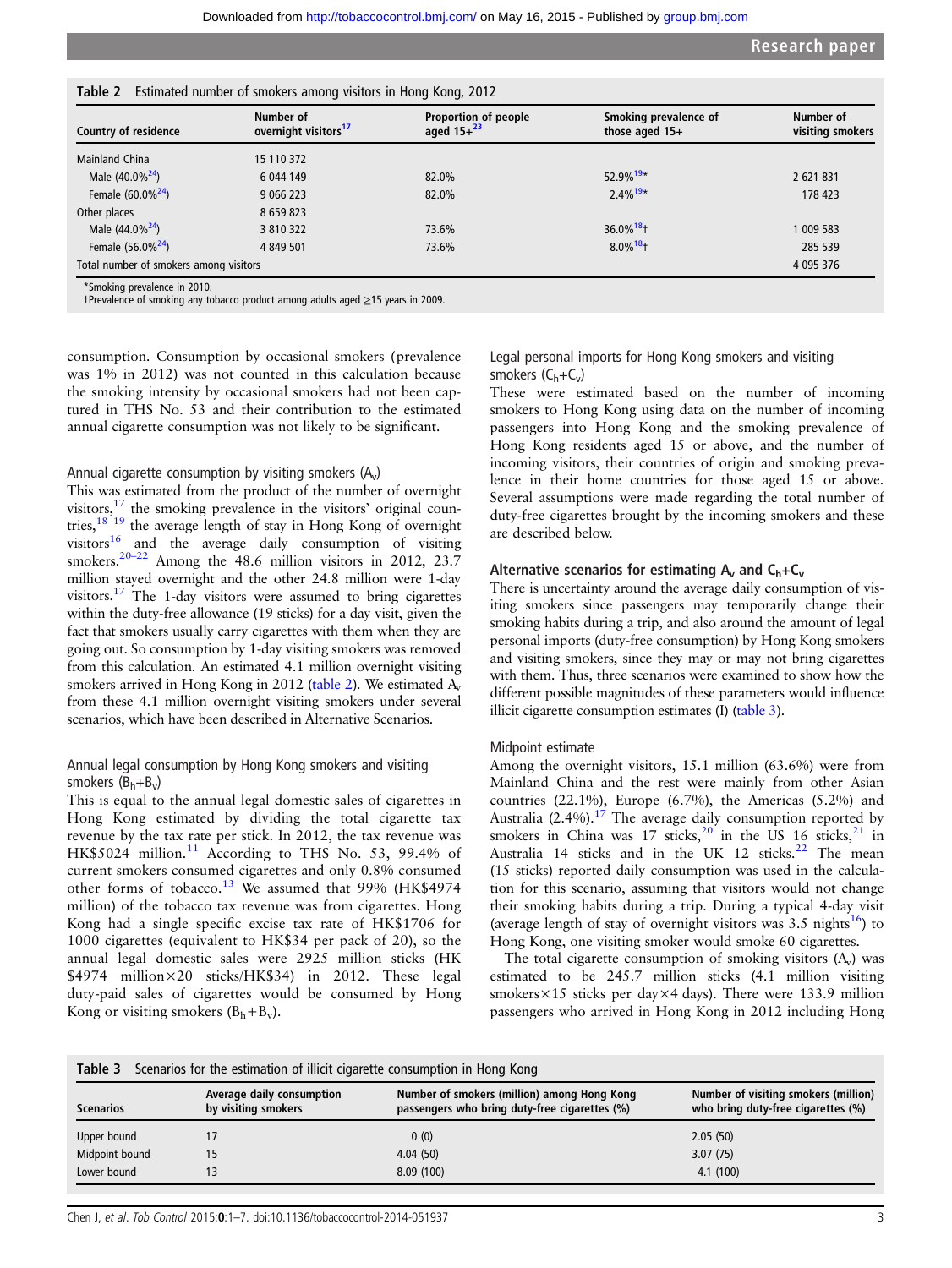# Research paper

Kong passengers and visitors.<sup>[25](#page-6-0)</sup> The total visitor arrivals was 48.6 million so there were 85.3 million (133.9–48.6) incoming Hong Kong passengers. Scaling by smoking prevalence (10.7% in those aged 15 or above) and the proportion of people aged 15 or above  $(88.6\%^{26})$ , there were 8.09 million Hong Kong smokers among the incoming passengers. In this scenario, 75% of visiting smokers and 50% of Hong Kong smokers, among the incoming passengers, were assumed to bring cigarettes with them when entering Hong Kong. Thus, the legal personal import (duty-free consumption)  $(C_h+C_v)$  was estimated to be 135.2 million sticks (50%×8.09 million incoming HK smokers×19 sticks per smoker+75%×4.1 million visiting smokers×19 sticks per smoker).

#### Upper bound estimate

The average daily consumption by Chinese smokers (which was the highest reported) was used in this scenario.  $A<sub>v</sub>$  was estimated to be 278.5 million sticks (4.1 million visiting smokers×17 sticks per day×4 days). Conservatively, it was assumed that none of the smokers among the incoming Hong Kong passengers and 50% of all visiting smokers would bring duty-free cigarettes (19 sticks) when entering Hong Kong. Thus, in this scenario,  $C_h + C_v$  was 38.9 million sticks (4.1 million visiting smokers×50%×19 sticks per smoker).

# Lower bound estimate

The average daily consumption by Hong Kong smokers (13 sticks<sup>13</sup>) was used in this scenario. Since Hong Kong has comprehensive smoking bans in almost all public places, it was assumed that visiting smokers during the trip in Hong Kong would reduce their daily consumption to the level of Hong Kong smokers.  $A_v$  was estimated to be 212.9 million sticks (4.1) million visiting smokers×13 sticks per day×4 days). It was assumed that all smokers among Hong Kong incoming passengers and all visiting smokers would bring cigarettes with them.  $C_h + C_v$  was estimated to be 231.5 million sticks (8.09 million incoming HK smokers $\times$ 19+4.1 million visiting smokers $\times$ 19).

# Sensitivity analysis

The estimation of total cigarette consumption was based on selfreported smoking status and self-reported daily consumption by smokers. Some previous studies claimed that smokers may under-report their daily consumption.<sup>27-29</sup> We have no estimate of what this proportion might be in Hong Kong but we tested the impact on the results of under-reporting of consumption by 10%, 15% and 20%. It is also claimed that some smokers might not admit to smoking at all. However, Yeager and Krosnick carefully assessed the reasons for apparent differences between selfreported and biochemically-validated prevalence and concluded that there was little evidence of deliberate misreporting of smoking habits.<sup>[30](#page-6-0)</sup> They were investigating face-to-face selfreports but commented that this result may apply also to other methods of data collection such as telephone surveys. Therefore, as a conservative approach, we have tested their maximum estimate of up to 0.94% of smokers denying that they smoked. We used a two-way sensitivity analysis, testing how levels of under-reporting of consumption, that is, 10%, 15% and 20%, and values of undeclared smoking prevalence, that is, 0.3%, 0.6% and 0.94%, would influence our estimates.

# RESULTS

Illicit cigarette consumption was estimated to be 411.8 million sticks in 2012 in Hong Kong, ranging from 282.7 to 540.8 million sticks [\(table 4\)](#page-4-0). The estimated illicit cigarette

consumption as a percentage of total consumption ranged from 8.2% to 15.4% with a midpoint estimate of 11.9%. This implies that the tobacco-industry-funded OE Report estimate of 35.9% inflated the illicit cigarette consumption in 2012 in Hong Kong, relative to our estimate, by 133% to 377% (35.9/ 15.4-1, 35.9/8.2-1). Sensitivity analysis showed that only with 20% under-reporting of daily consumption and 0.94% undeclared smoking prevalence (for which we would have to underestimate consumption by 976.2 million cigarettes per year), could our estimate approach that from the industryfunded report.

# **DISCUSSION**

Our study, using a framework comparable to the one used in a recent industry-funded report but based on data in the public domain from verifiable sources, showed that illicit consumption in 2012 in Hong Kong ranged from 8.2% to 15.4% with a midpoint estimate of 11.9%. The estimate in the OE Report (35.9%), funded by Philip Morris, inflated the illicit cigarette consumption estimate by 203% (range 133–337%). Only if there had been a significant under-reporting of daily cigarette consumption and undeclared smoking prevalence, could our estimate approach the values reported in the industry-funded study.

Research on the global illicit cigarette trade has estimated that illicit cigarettes account for 11.6% of the total market: 16.8% in low-income and  $9.8\%$  in high-income countries.<sup>5</sup> Our estimate for Hong Kong (midpoint 11.9%) is comparable to this global estimate. Our findings are consistent with a growing body of other overseas academic studies, which report that industryfunded studies tend to exaggerate illicit consumption. Such exaggeration has been found in tobacco industry backed reports on the West European,<sup>[6](#page-5-0)</sup> East European<sup>[7](#page-5-0)</sup> and African markets<sup>[8](#page-5-0)</sup> and now Asian markets as well. A recent empirical analysis in Vietnam used two methods: the difference between legal sales and domestic tobacco consumption from surveys, and the trade difference between Vietnam and trade partners; both were based on publicly available data and showed that illicit consumption in Vietnam ranged from 0.7% to 6%.<sup>31</sup> This was much lower than the estimate for Vietnam (19.4%<sup>9</sup>) in the same OE Report that we have described in this paper. The similarly-generated estimates for the other markets covered in the OE Report may also be substantially inflated. Scientific studies for other markets are needed to refute the dubious industry-funded estimates.

The tobacco industry has also manipulated the historical data to create an impression that illicit trade has been increasing dramatically. Blecher et  $al^{32}$  $al^{32}$  $al^{32}$  identified inconsistencies between estimates of illicit trade for the same years released in successive editions of the Euromonitor reports for countries such as South Africa, Mexico and Bulgaria. Rowell et  $al^{15}$  $al^{15}$  $al^{15}$ , after closely examining the media coverage of illicit trade in the UK, showed that the claim of the tobacco industry on the rapidly increased illicit trade in the UK was inconsistent with historical trends and the industry data on illicit trade were unreliable.

Apart from exaggerating levels of illicit trade and manipulating the historical data to lobby against tobacco tax increases, the tobacco industry has been complicit in smuggling all over the world, a practice that has been exposed and sometimes brought to trial.<sup>[33](#page-6-0)</sup> For example, in July 2008, in Canada, two tobacco companies pleaded guilty and admitted to having aided people to sell or keep tobacco products manufactured in Canada, but not packaged or stamped in conformity with the Excise Act, between 1989 and 1994.<sup>[34](#page-6-0)</sup> In Vietnam, even after British American Tobacco (BAT) signed a licensing agreement with Vinataba, the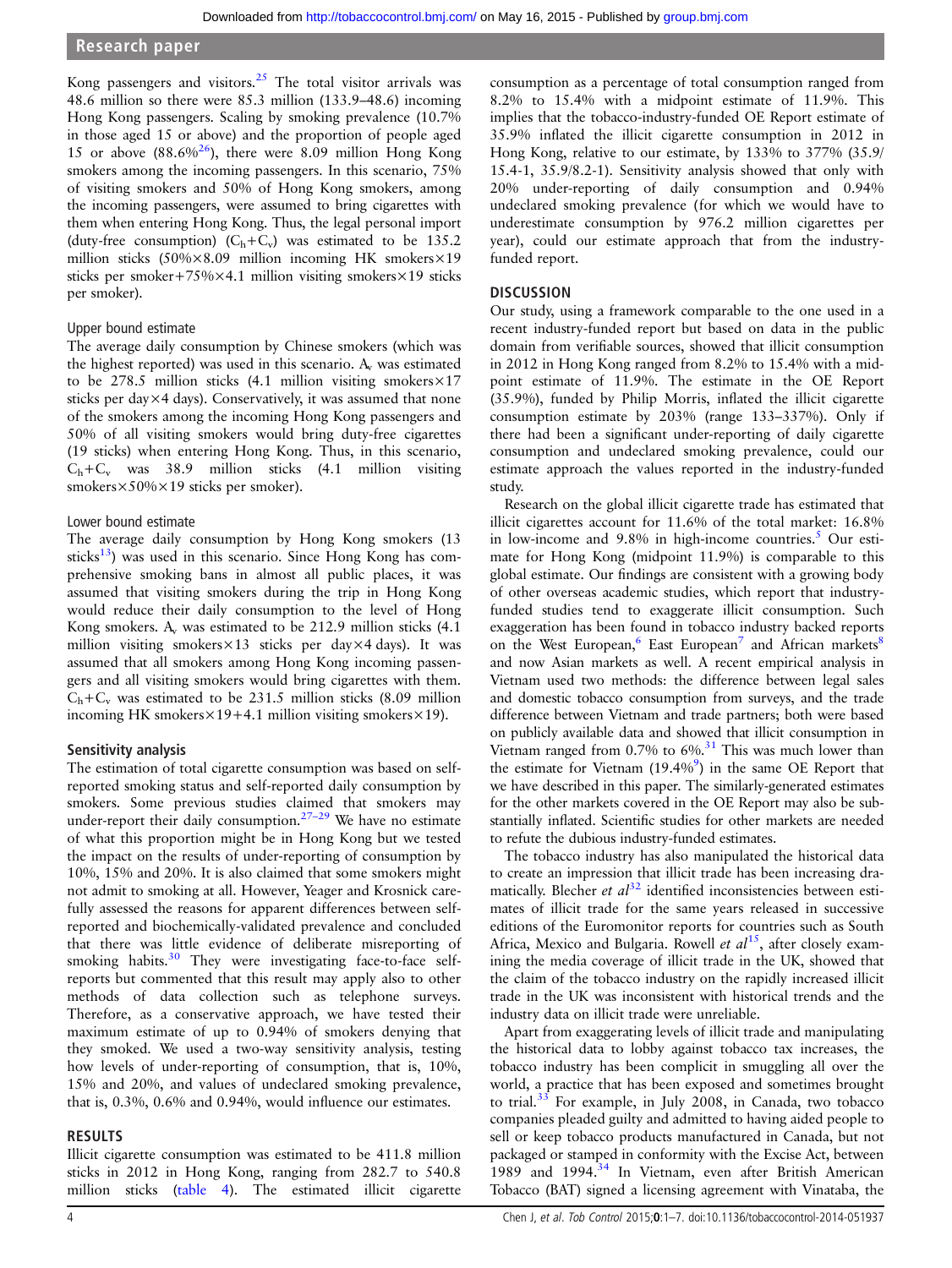# <span id="page-4-0"></span>Table 4 Estimated illicit cigarette consumption (million sticks) in Hong Kong, 2012

|                                                                        | <b>Upper</b> | <b>Midpoint</b> | Lower  |
|------------------------------------------------------------------------|--------------|-----------------|--------|
| Total cigarette consumption                                            | 3505.5       | 3472.7          | 3439.9 |
| Total legal consumption (sales)                                        | 2925.7       | 2925.7          | 2925.7 |
| Total legal duty-free consumption                                      | 38.9         | 135.2           | 231.5  |
| Estimated number of illicit cigarettes                                 | 540.8        | 411.8           | 282.7  |
| Estimated illicit cigarettes as % of total consumption (%)             | 15.4         | 11.9            | 8.2    |
| Inflation by tobacco industry-funded report (%)                        | 132.7        | 202.8           | 336.9  |
| 0% undeclared smoker                                                   |              |                 |        |
| Illicit consumption as % of total consumption (10% under-reporting, %) | 22.6         | 19.4            | 16.1   |
| Illicit consumption as % of total consumption (15% under-reporting, %) | 25.7         | 22.6            | 19.5   |
| Illicit consumption as % of total consumption (20% under-reporting, %) | 28.6         | 25.7            | 22.7   |
| 0.3% undeclared smoker                                                 |              |                 |        |
| Illicit consumption as % of total consumption (0% under-reporting, %)  | 17.5         | 14.0            | 10.4   |
| Illicit consumption as % of total consumption (10% under-reporting, %) | 24.5         | 21.3            | 18.1   |
| Illicit consumption as % of total consumption (15% under-reporting, %) | 27.5         | 24.5            | 21.5   |
| Illicit consumption as % of total consumption (20% under-reporting, %) | 30.3         | 27.5            | 24.6   |
| 0.6% undeclared smoker                                                 |              |                 |        |
| Illicit consumption as % of total consumption (0% under-reporting, %)  | 19.5         | 16.0            | 12.4   |
| Illicit consumption as % of total consumption (10% under-reporting, %) | 26.3         | 23.2            | 20.0   |
| Illicit consumption as % of total consumption (15% under-reporting, %) | 29.3         | 26.3            | 23.3   |
| Illicit consumption as % of total consumption (20% under-reporting, %) | 32.0         | 29.2            | 26.3   |
| 0.94% undeclared smoker                                                |              |                 |        |
| Illicit consumption as % of total consumption (0% under-reporting, %)  | 21.6         | 18.2            | 14.7   |
| Illicit consumption as % of total consumption (10% under-reporting, %) | 28.2         | 25.2            | 22.0   |
| Illicit consumption as % of total consumption (15% under-reporting, %) | 31.2         | 28.2            | 25.2   |
| Illicit consumption as % of total consumption (20% under-reporting, %) | 33.8         | 31.0            | 28.2   |

Upper: visiting smokers will smoke 17 cigarettes a day during a typical 4-day stay in Hong Kong. Fifty per cent of visiting smokers and none of smokers among Hong Kong passengers will bring as many duty-free cigarettes as allowed (19 sticks).<br>Midpoint: visiting smokers will smoke 15 cigarettes a day during a typical 4-day stay in Hong Kong. Seventy-five per cent of visiting smokers and 50% of smoke

passengers will bring as many duty-free cigarettes as allowed (19 sticks).

Lower: visiting smokers will smoke 13 cigarettes a day during a typical 4-day stay in Hong Kong. All visiting smokers and all smokers among Hong Kong passengers will bring as many duty-free cigarettes as allowed (19 sticks).

state tobacco monopoly, to produce and sell its State Express (SE) 555 cigarettes locally, BAT continued to supply traders smuggling UK made SE 555 into the country, apparently well aware of the illicit trade.<sup>[35](#page-6-0)</sup>

The available evidence shows that illicit trade in the form of smuggling between jurisdictions with different levels of tobacco duty is linked, not primarily to the levels of tax but to the extent of corruption and criminality in individual jurisdictions. $36$  The solution to this would be to deal firmly with the illegal activities, corruption and criminality associated with them, and to raise tobacco tax to provide more revenue for disciplined services to combat illicit trade.

Our estimate was validated using survey data in Hong Kong. In a recent population-based telephone survey in Hong Kong, among all randomly sampled current smokers (n=800) aged 15–65, 8.8% claimed that they had often bought cigarettes far cheaper than the regular prices in the past 6 months.<sup>[37](#page-6-0)</sup> Of those who had bought the low-cost cigarettes, 28.5% believed that the cigarettes had been smuggled from other places. The survey did not record the number of illicit cigarettes consumed. The daily consumption of smokers who often bought low-cost cigarettes was 16.3 sticks as compared to 14.1 of the average daily consumption from the above survey. If the smokers who often bought low-cost cigarettes only smoked low-cost cigarettes and if all of the low-cost cigarettes had been smuggled, then the proportion of illicit consumption from this survey would be 10.2%  $(8.8\% \times 16.3/14.1)$ , which is within the range of our current estimates of 8.2–15.4%.

Our estimate was based on different assumptions but we always used the more conservative ones. We assumed the visiting smokers smoked the same amount of cigarettes as they did in their home countries (average daily consumption of 13, 15 and 17 in lower, midpoint and upper bound estimates, respectively). Hong Kong has a very comprehensive smoke-free law where almost all public places are smoke-free. Visitors during a trip may involuntarily reduce their cigarette consumption. One study in Thailand showed that the average daily consumption of a visiting smoker was 7.8.[38](#page-6-0) If we applied this value, the illicit consumption as the percentage of total consumption would be 5.9–11.6%. We assumed at least 50% of visiting smokers would bring cigarettes with them when entering Hong Kong. Almost 70% of the visiting smokers were from Mainland China in 2012. Smokers from Mainland China predominantly smoke China-made cigarettes of Chinese brands, which are quite different from those smoked by Hong Kong smokers. There are over 200 domestic cigarette brands in the Chinese market. $39$  It seems unlikely that most of these smokers would purchase cigarettes in Hong Kong, not only because prices are much more expensive  $40$ but primarily because Chinese smokers are not used to the taste of foreign brands of cigarettes such as Marlboro and Mild Seven, which are widely sold in Hong Kong.

There are smokers who do not admit their smoking status (undeclared smokers) and under-report their cigarette consumptions for whatever reasons. One study in the UK used an uplift factor correcting for this bias to estimate the illicit market for tobacco. $41$  It calculated the uplift factor in a year in which the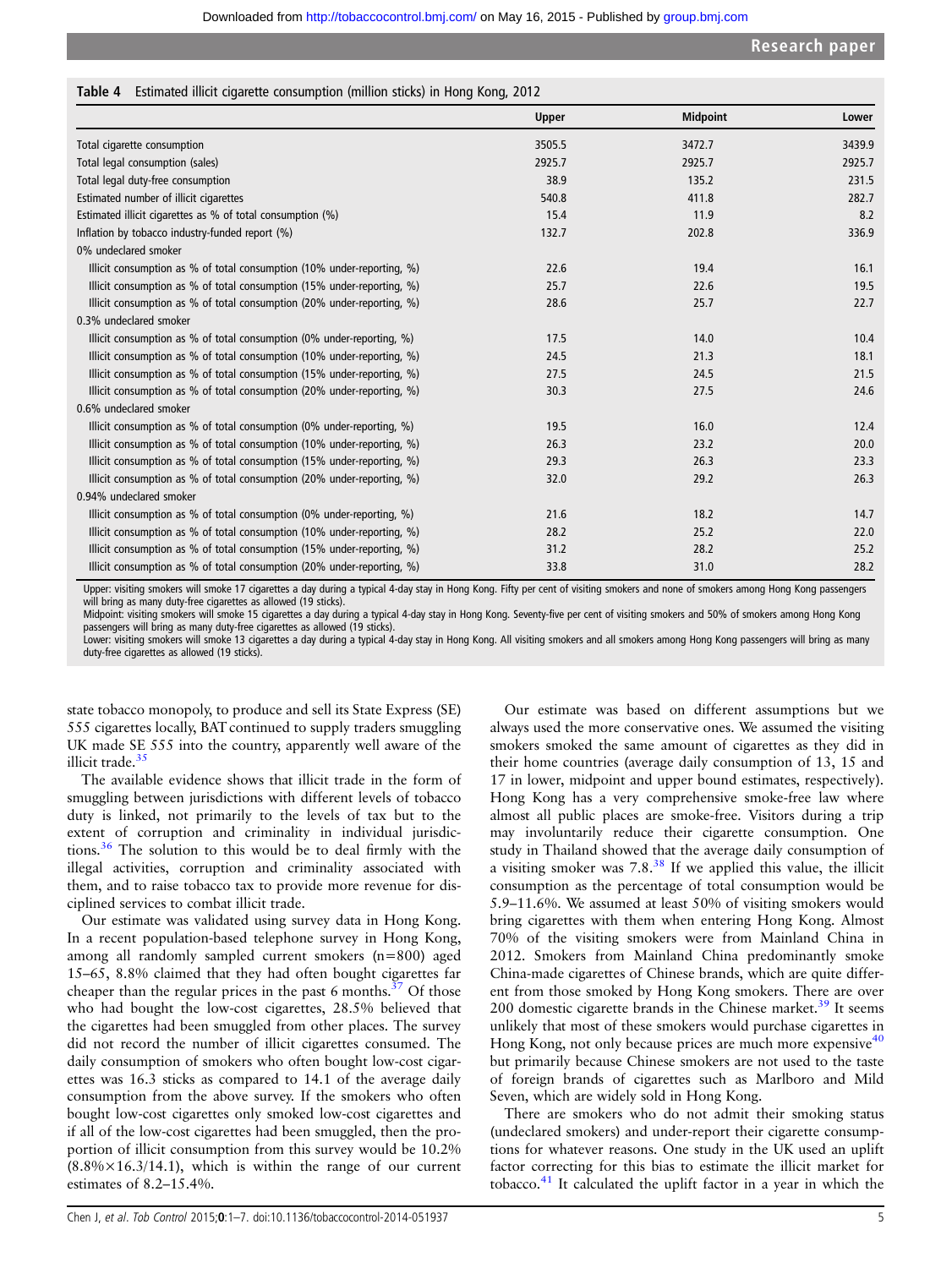# <span id="page-5-0"></span>Research paper

illicit market was estimated by other sources and believed to be small by comparing total consumption based on self-reported data with total consumption based on actual clearance and estimate of legal cigarettes brought from abroad. We are unable to do the same because such data were not available, but overseas studies showed that self-reports of smoking were accurate with minimal response bias, especially in nationally representative surveys in adult populations. $30$  42 43

This study is subject to several limitations that should be addressed in future work. The study provides a point estimate of illicit cigarette consumption in 2012 with a plausible range but cannot demonstrate that tax increases will not increase illicit cigarette consumption. For this, along with longitudinal survey data that can validly and directly monitor the changes of illicit consumption over time, we also need multiple methods to crossvalidate different estimates, which should be considered in future work. Different methods of assessment may provide dif-ferent estimates of illicit consumption.<sup>[44](#page-6-0)</sup> The method used in our estimate (difference between total consumption and legal consumption) was a gap method that was used in studies in South Africa, $8$  Vietnam<sup>[31](#page-6-0)</sup> and the UK.<sup>[41](#page-6-0)</sup> We cannot be certain whether our report overestimates or underestimates the true magnitude of illicit consumption. However, we have crossvalidated our estimates using a different method and an entirely different data source. We also sought to use conservative assumptions as explained above in order to avoid underestimation. Our study provides a replicable model for estimating illicit cigarette consumption using scientifically valid data sources along with transparent and testable assumptions.

All the industry effort is to lobby decision-makers not to increase tax, undermine the effects of tobacco control policies and to eventually significantly benefit from it. The industryfunded estimate of 35.9% of consumption in Hong Kong being illicit, for example, was repeatedly used by opponents to argue against a tobacco tax increase in 2014 and the HK Government, instead of increasing the tax 100% as advocated by tobacco control professionals, finally only increased it 11.7%. By the time this paper was under revision, the ITIC and OE had already held two press conferences in Hong Kong to report their estimates of illicit cigarettes, which drew substantial attention from the public. Given the need for reliable data in order to inform local policies and to counter false arguments against the essential public health need to raise tobacco taxes, territories such as Hong Kong and the neighbouring regions need regular monitoring and continuous data collection on illicit consumption. Hong Kong should also ensure active co-operation from all its neighbours to reduce illicit trade while maintaining and increasing tobacco tax.

# What this paper adds

- ▸ This is the first study to directly validate an industry-funded estimate of illicit cigarette consumption, using a comparable estimation framework employed by the industry but with reliable and transparent data sources.
- ▸ This estimate is based on the tobacco usage of residents and visitors who are smokers, to include all possible sources of illicit trade.
- Compared with our estimate, the industry-funded estimate of illicit cigarette consumption for Hong Kong had been inflated by at least 133%.

Acknowledgements The authors thank Mr So Ching from the School of Public Health, HKU and Dr Cheung Yee Tak Derek from the School of Nursing, HKU, for their suggestions on research methods. The authors thank Dr David Simpson, former Director of Action on Smoking and Health (ASH) for his suggestions on the manuscript. The authors thank three reviewers of the journal.

Contributors JC, SMM and THL designed the study. JC and SMM analysed the data and drafted the manuscript. All authors revised the manuscript.

Funding The Hong Kong Council on Smoking and Health (COSH) provided funding for this study.

Competing interests AJH and THL are former chairs of COSH.

Provenance and peer review Not commissioned; externally peer reviewed.

Open Access This is an Open Access article distributed in accordance with the Creative Commons Attribution Non Commercial (CC BY-NC 4.0) license, which permits others to distribute, remix, adapt, build upon this work non-commercially, and license their derivative works on different terms, provided the original work is properly cited and the use is non-commercial. See: http://creativecommons.org/ licenses/by-nc/4.0/

# **REFERENCES**

- 1 World Health Organization. WHO framework convention on Tobacco Control. Geneva: World Health Organization, 2003. [http://whqlibdoc.who.int/publications/](http://whqlibdoc.who.int/publications/2003/9241591013.pdf) [2003/9241591013.pdf](http://whqlibdoc.who.int/publications/2003/9241591013.pdf) (accessed 15 Sep 2014).
- 2 Chaloupka FJ, Straif K, Leon ME. Effectiveness of tax and price policies in tobacco control. Tob Control 2011;20:235–8.
- 3 ITC Project. Tobacco price and taxation: ITC cross-country comparison report. Waterloo, Ontario, Canada: University of Waterloo, 2012. [http://www.itcproject.org/](http://www.itcproject.org/files/ITC_CrossCountry-Price-Tax_Apr20-v11-web.pdf) fi[les/ITC\\_CrossCountry-Price-Tax\\_Apr20-v11-web.pdf](http://www.itcproject.org/files/ITC_CrossCountry-Price-Tax_Apr20-v11-web.pdf) (accessed 17 Sep 2014).
- 4 Joossens L. Tobacco smuggling: an optimal policy approach. In: Abedian I, van der Merwe R, Wilkins N, et al., eds. The economics of tobacco control : towards an optimal policy mix. Private Bag, Rondebosch, South Africa: Applied Fiscal Research Centre, University of Cape Town, 1998:146–54.
- 5 Joossens L, Merriman D, Ross H, et al. The impact of eliminating the global illicit cigarette trade on health and revenue. Addiction 2010;105:1640–9.
- Joossens L, Lugo A, La Vecchia C, et al. Illicit cigarettes and hand-rolled tobacco in 18 European countries: a cross-sectional survey. Tob Control 2014;23:e17–23.
- 7 Stoklosa M, Ross H. Contrasting academic and tobacco industry estimates of illicit cigarette trade: evidence from Warsaw, Poland. Tob Control 2014;23:e30–4.
- 8 van Walbeek C. Measuring changes in the illicit cigarette market using government revenue data: the example of South Africa. Tob Control 2014;23:e69–74.
- 9 ITIC, Oxford Economics. Asia-11 Illicit Tobacco Indicator 2012. 2013. [http://www.](http://www.iticnet.org/file/document/watch/3953) iticnet.org/fi[le/document/watch/3953](http://www.iticnet.org/file/document/watch/3953) (accessed 20 Dec 2013).
- 10 Southeast Asia Tobacco Control Alliance. ITIC's Asia -11 Illicit Tobacco Indicator 2012: More Myth than Fact A Critique by SEATCA 2014. [http://seatca.org/](http://seatca.org/dmdocuments/ITIC%20report_More%20Myth%20than%20Fact_2%20July%202014.pdf) [dmdocuments/ITIC%20report\\_More%20Myth%20than%20Fact\\_2%20July%](http://seatca.org/dmdocuments/ITIC%20report_More%20Myth%20than%20Fact_2%20July%202014.pdf) [202014.pdf](http://seatca.org/dmdocuments/ITIC%20report_More%20Myth%20than%20Fact_2%20July%202014.pdf) (accessed 22 Sep 2014).
- 11 Custom and Excise Department, Hong Kong SAR. Departmental reviews, 2003-04 to 2012. Hong Kong, 2014. [http://www.customs.gov.hk/tc/publication\\_press/](http://www.customs.gov.hk/tc/publication_press/publication/departmental_reviews/index.html) [publication/departmental\\_reviews/index.html](http://www.customs.gov.hk/tc/publication_press/publication/departmental_reviews/index.html) (accessed 14 Oct 2014).
- 12 Census and Statistics Department, Hong Kong SAR. Thematic Household Survey Report, No.36. Hong Kong, 2008. [http://www.statistics.gov.hk/pub/](http://www.statistics.gov.hk/pub/B11302362008XXXXB0100.pdf) [B11302362008XXXXB0100.pdf](http://www.statistics.gov.hk/pub/B11302362008XXXXB0100.pdf) (accessed 20 Dec 2013).
- 13 Census and Statistics Department, Hong Kong SAR. Thematic Household Survey Report, No.53. Hong Kong, 2013. [http://www.censtatd.gov.hk/hkstat/sub/sp140.](http://www.censtatd.gov.hk/hkstat/sub/sp140.jsp?productCode=B1130201) [jsp?productCode=B1130201](http://www.censtatd.gov.hk/hkstat/sub/sp140.jsp?productCode=B1130201) (accessed 17 Sep 2014).
- 14 Gilmore AB, Rowell A, Gallus S, et al. Towards a greater understanding of the illicit tobacco trade in Europe: a review of the PMI funded 'Project Star' report. Tob Control 2014;23:e51–61.
- 15 Rowell A, Evans-Reeves K, Gilmore AB. Tobacco industry manipulation of data on and press coverage of the illicit tobacco trade in the UK. Tob Control 2014;23: e35–43.
- 16 Census and Statistics Department, Hong Kong SAR. Hong Kong: The Facts— Tourism Hong Kong: Tourism Commission & Hong Kong Tourism Board, Hong Kong SAR. 2013.<http://www.gov.hk/en/about/abouthk/factsheets/docs/tourism.pdf> (accessed 15 Apr 2014).
- 17 Hong Kong Tourism Board, Hong Kong SAR. Monthly Report-Visitors arrivals statistics. Hong Kong, 2013. [http://partnernet.hktb.com/](http://partnernet.hktb.com/filemanager/pressrelease/Tourism%20Stat%2012%202012.pdf)filemanager/pressrelease/ [Tourism%20Stat%2012%202012.pdf](http://partnernet.hktb.com/filemanager/pressrelease/Tourism%20Stat%2012%202012.pdf) (accessed 20 Dec 2013).
- World Health Organization. World Health Statistics 2012. Geneva: World Health Organization, 2012. [http://whqlibdoc.who.int/publications/2012/9789241564441\\_](http://whqlibdoc.who.int/publications/2012/9789241564441_eng.pdf) [eng.pdf](http://whqlibdoc.who.int/publications/2012/9789241564441_eng.pdf) (accessed 15 Apr 2014).
- 19 Li Q, Hsia J, Yang G. Prevalence of smoking in China in 2010. N Engl J Med 2011;364:2469–70.
- 20 Huang J, Zheng R, Chaloupka FJ, et al. Chinese smokers' cigarette purchase behaviours, cigarette prices and consumption: findings from the ITC China Survey. Tob Control 2014;23(Suppl 1):i67–72.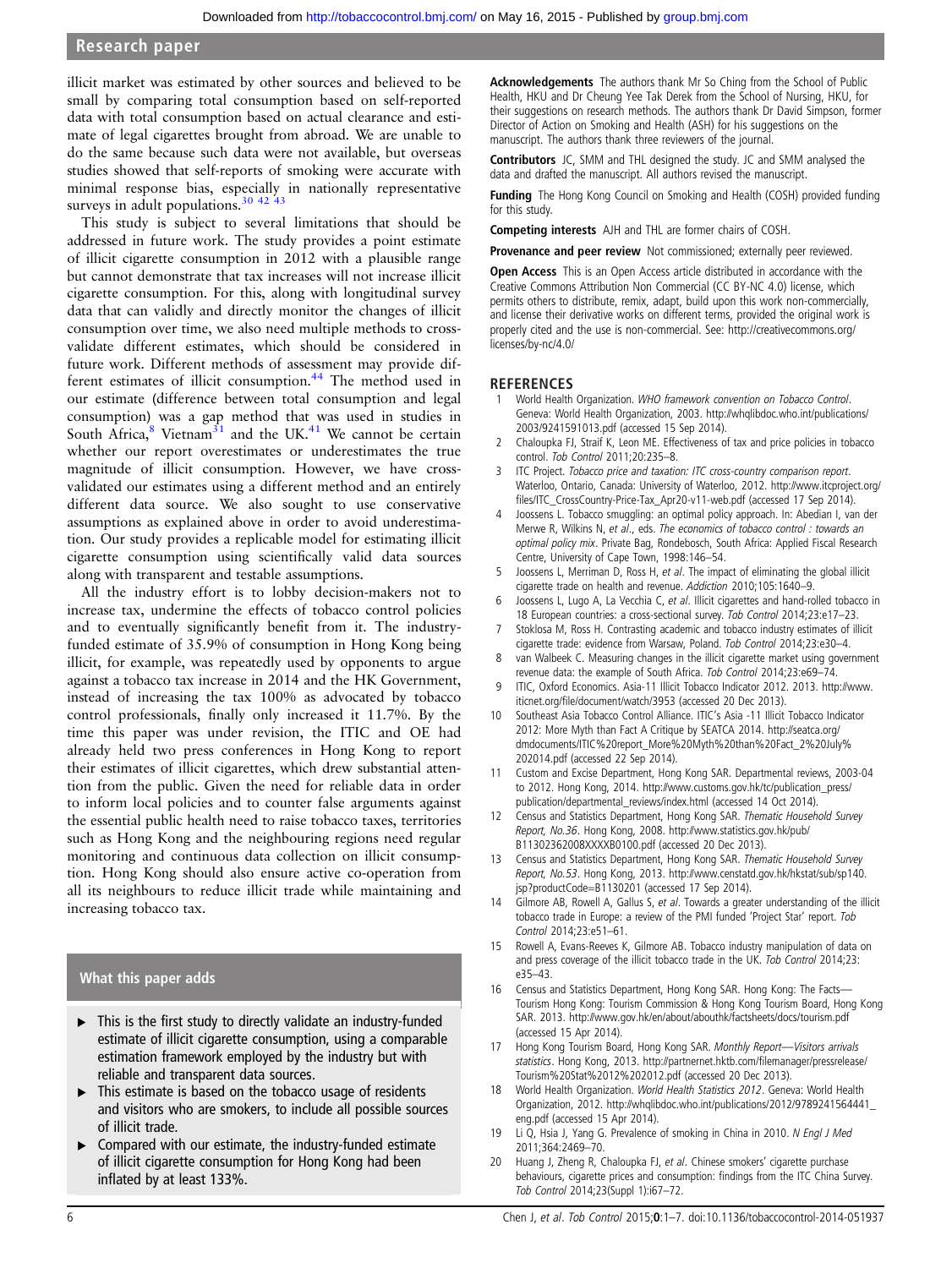- <span id="page-6-0"></span>21 Australian Institute of Health and Welfare. Drugs in Australia 2010: tobacco, alcohol and other drugs. Canberra, 2011. [http://www.aihw.gov.au/WorkArea/](http://www.aihw.gov.au/WorkArea/DownloadAsset.aspx?id=10737420455) [DownloadAsset.aspx?id=10737420455](http://www.aihw.gov.au/WorkArea/DownloadAsset.aspx?id=10737420455).
- 22 Acting on Smoking and Health. Smoking statistics: who smokes and how much? 2013. [http:/](http://ash.org.uk/files/documents/ASH_106.pdf)/ash.org.uk/fi[les/documents/ASH\\_106.pdf](http://ash.org.uk/files/documents/ASH_106.pdf) (accessed 27 May 2014).
- 23 World Bank Open Data. [database on the Internet]. The World Bank, 2013. [http://](http://data.worldbank.org/) [data.worldbank.org/](http://data.worldbank.org/) (accessed 15 Apr 2014).
- 24 Hong Kong Tourism Board, HKSAR. Visitor Profile Report—2013. 2014. [http://](http://securepartnernet.hktb.com/filemanager/intranet/dept_info/private_20/paper/Visitor-Pro/Visitor_Profile2013/Profile_2013_1.pdf) securepartnernet.hktb.com/fi[lemanager/intranet/dept\\_info/private\\_20/paper/](http://securepartnernet.hktb.com/filemanager/intranet/dept_info/private_20/paper/Visitor-Pro/Visitor_Profile2013/Profile_2013_1.pdf) [Visitor-Pro/Visitor\\_Pro](http://securepartnernet.hktb.com/filemanager/intranet/dept_info/private_20/paper/Visitor-Pro/Visitor_Profile2013/Profile_2013_1.pdf)file2013/Profile\_2013\_1.pdf (accessed 14 Oct 2014).
- 25 Census and Statistics Department, HKSAR. Hong Kong: The Facts. 2014. [http://](http://www.gov.hk/en/about/abouthk/factsheets/docs/statistics.pdf) [www.gov.hk/en/about/abouthk/factsheets/docs/statistics.pdf](http://www.gov.hk/en/about/abouthk/factsheets/docs/statistics.pdf) (accessed 2 Oct 2014).
- 26 Census and Statistic Department, Hong Kong SARS. Hong Kong Population Projections, 2012-2041. 2012. [http://www.statistics.gov.hk/pub/](http://www.statistics.gov.hk/pub/B1120015052012XXXXB0100.pdf) [B1120015052012XXXXB0100.pdf](http://www.statistics.gov.hk/pub/B1120015052012XXXXB0100.pdf) (accessed 17 Sep 2014).
- 27 Hatziandreu EJ, Pierce JP, Fiore MC, et al. The reliability of self-reported cigarette consumption in the United States. Am J Public Health 1989;79:1020–3.
- 28 Gallus S, Tramacere I, Boffetta P, et al. Temporal changes of under-reporting of cigarette consumption in population-based studies. Tob Control 2011;20:34–9.
- 29 Perez-Stable EJ, Marin BV, Marin G, et al. Apparent underreporting of cigarette consumption among Mexican American smokers. Am J Public Health 1990;80:1057–61.
- 30 Yeager DS, Krosnick JA. The validity of self-reported nicotine product use in the 2001–2008 National Health and Nutrition Examination Survey. Med Care 2010;48:1128–32.
- 31 Nguyen MT, Denniston R, Nguyen HT, et al. The empirical analysis of cigarette tax avoidance and illicit trade in Vietnam, 1998–2010. PLoS ONE 2014;9:e87272.
- 32 Blecher E, Liber A, Ross H, et al. Euromonitor data on the illicit trade in cigarettes. Tob Control Published Online First: 21 Jun 2013. doi:10.1136/tobaccocontrol-2013- 051034
- 33 Joossens L, Raw M. Progress in combating cigarette smuggling: controlling the supply chain. Tob Control 2008;17:399-404.
- 34 Federal and provincial governments reach landmark settlement with tobacco companies. Quebec: Canada Revenue Agency, Press release, 2008. [http://www.](http://www.cra-arc.gc.ca/nwsrm/rlss/2008/m07/nr080731-eng.pdf) [cra-arc.gc.ca/nwsrm/rlss/2008/m07/nr080731-eng.pdf](http://www.cra-arc.gc.ca/nwsrm/rlss/2008/m07/nr080731-eng.pdf) (accessed 9 Jul 2014).
- 35 Joossens L. Vietnam: smuggling adds value. Tob Control 2003;12:119–20. 36 Jha P, Chaloupka FJ, World Bank. Curbing the epidemic: governments and the economics of tobacco control. Washington DC: World Bank, 1999. [http://www-wds.](http://www-wds.worldbank.org/external/default/WDSContentServer/WDSP/IB/2000/08/02/000094946_99092312090116/Rendered/PDF/multi_page.pdf) [worldbank.org/external/default/WDSContentServer/WDSP/IB/2000/08/02/000094946\\_](http://www-wds.worldbank.org/external/default/WDSContentServer/WDSP/IB/2000/08/02/000094946_99092312090116/Rendered/PDF/multi_page.pdf)
- [99092312090116/Rendered/PDF/multi\\_page.pdf](http://www-wds.worldbank.org/external/default/WDSContentServer/WDSP/IB/2000/08/02/000094946_99092312090116/Rendered/PDF/multi_page.pdf) (accessed 20 Apr 2014).
- 37 McGhee MS, Chen J, Lam TH. Tobacco control policy-related survey report. 2013. Termsirikulchai L, Kengganpanich M, Benjakul S, et al. Cigarette consumption
- among foreign tourists in Thailand. J Med Assoc Thai 2012;95(Suppl 6):  $571 - 7.$
- 39 Li Q, Hyland A, Fong GT, et al. Use of less expensive cigarettes in six cities in China: findings from the International Tobacco Control (ITC) China Survey. Tob Control 2010;19(Suppl 2):i63–8.
- 40 Mackay J, Eriksen MP, Ross H. The tobacco atlas. 4th edn. Atlanta, GA: American Cancer Society, 2012.
- 41 HM Revenue and Customs. Measuring tax gaps 2013 edition. Tax gap estimates for 2011–12. 2013. [https://www.gov.uk/government/uploads/system/uploads/](https://www.gov.uk/government/uploads/system/uploads/attachment_data/file/249537/131010_Measuring_Tax_Gaps_ACCESS_2013.pdf) attachment\_data/fi[le/249537/131010\\_Measuring\\_Tax\\_Gaps\\_ACCESS\\_2013.pdf](https://www.gov.uk/government/uploads/system/uploads/attachment_data/file/249537/131010_Measuring_Tax_Gaps_ACCESS_2013.pdf) (accessed 4 Oct 2014).
- 42 Caraballo RS, Giovino GA, Pechacek TF, et al. Factors associated with discrepancies between self-reports on cigarette smoking and measured serum cotinine levels among persons aged 17 years or older: Third National Health and Nutrition Examination Survey, 1988–1994. Am J Epidemiol 2001;153:807–14.
- 43 Wong SL, Shields M, Leatherdale S, et al. Assessment of validity of self-reported smoking status. Health Rep 2012;23:47–53.
- 44 IARC Working Group on the Effectiveness of Tax and Price Policies for Tobacco Control., International Agency for Research on Cancer. Effectiveness of tax and price policies for tobacco control. Lyon Cedex: International Agency for Research on Cancer, 2011. [http://www.iarc.fr/en/publications/pdfs-online/prev/handbook14/](http://www.iarc.fr/en/publications/pdfs-online/prev/handbook14/handbook14-0.pdf) [handbook14-0.pdf](http://www.iarc.fr/en/publications/pdfs-online/prev/handbook14/handbook14-0.pdf) (accessed 15 Apr 2014).